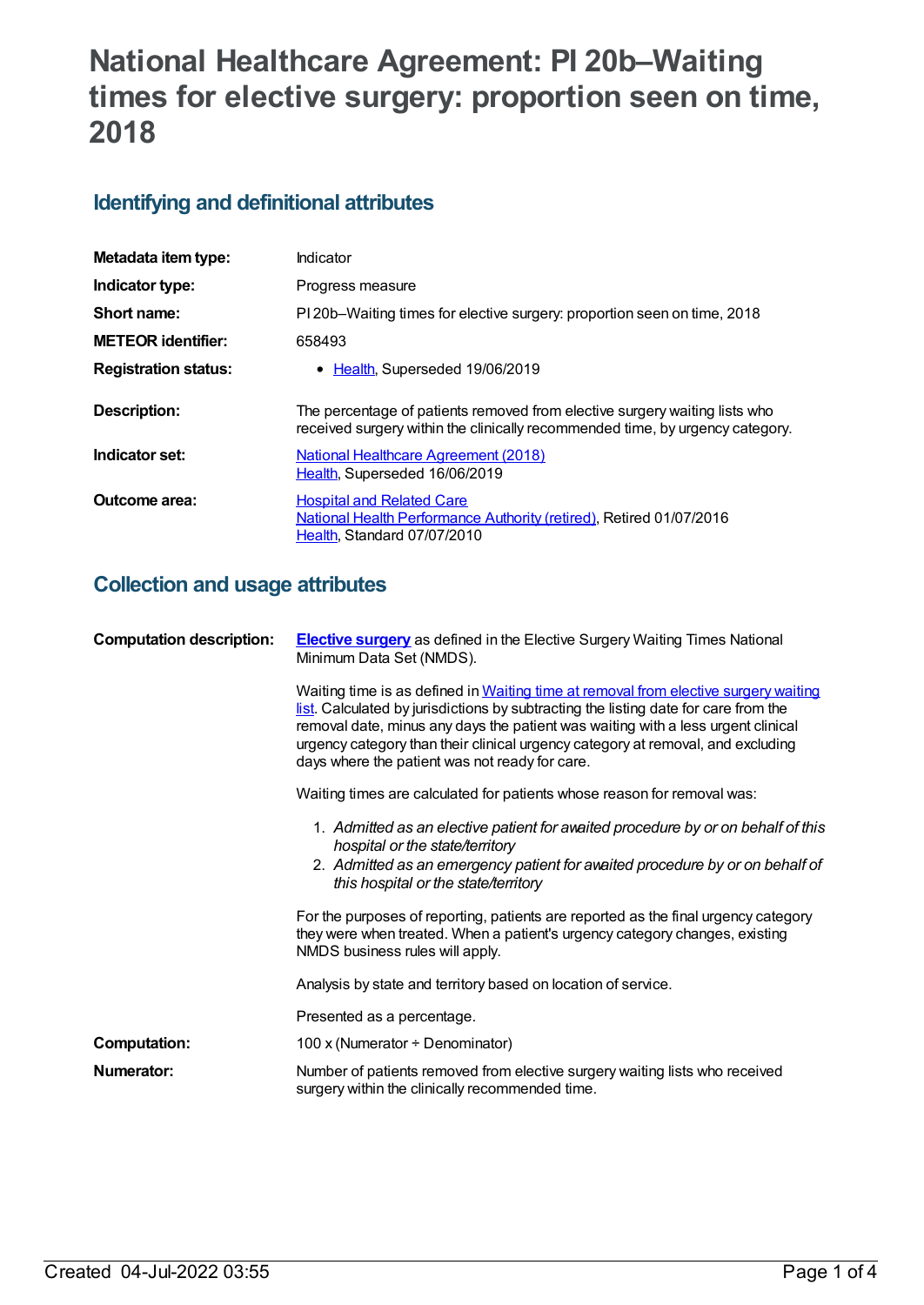[Establishment—organisation](https://meteor.aihw.gov.au/content/269973) identifier (Australian), NNX[X]NNNNN

**Data Source**

National Elective Surgery Waiting Times Data [Collection](https://meteor.aihw.gov.au/content/395071)

**NMDS / DSS**

Elective surgery waiting times NMDS [2016-17](https://meteor.aihw.gov.au/content/623795)

**Guide for use**

Data source type: Administrative by-product data

#### **Data Element / Data Set**

Elective surgery waiting list [episode—reason](https://meteor.aihw.gov.au/content/471735) for removal from a waiting list, code N

**Data Source**

National Elective Surgery Waiting Times Data [Collection](https://meteor.aihw.gov.au/content/395071)

**NMDS / DSS**

Elective surgery waiting times NMDS [2016-17](https://meteor.aihw.gov.au/content/623795)

**Guide for use**

Data source type: Administrative by-product data

#### **Data Element / Data Set**

Elective surgery waiting list [episode—waiting](https://meteor.aihw.gov.au/content/598074) time (at removal), total days N[NNN]

#### **Data Source**

National Elective Surgery Waiting Times Data [Collection](https://meteor.aihw.gov.au/content/395071)

**NMDS / DSS**

Elective surgery waiting times NMDS [2016-17](https://meteor.aihw.gov.au/content/623795)

#### **Guide for use**

Data source type: Administrative by-product data

**Denominator:** Number of patients who received elective surgery.

**Disaggregation:** State and territory, by:

- clinical urgency,
- Indigenous status.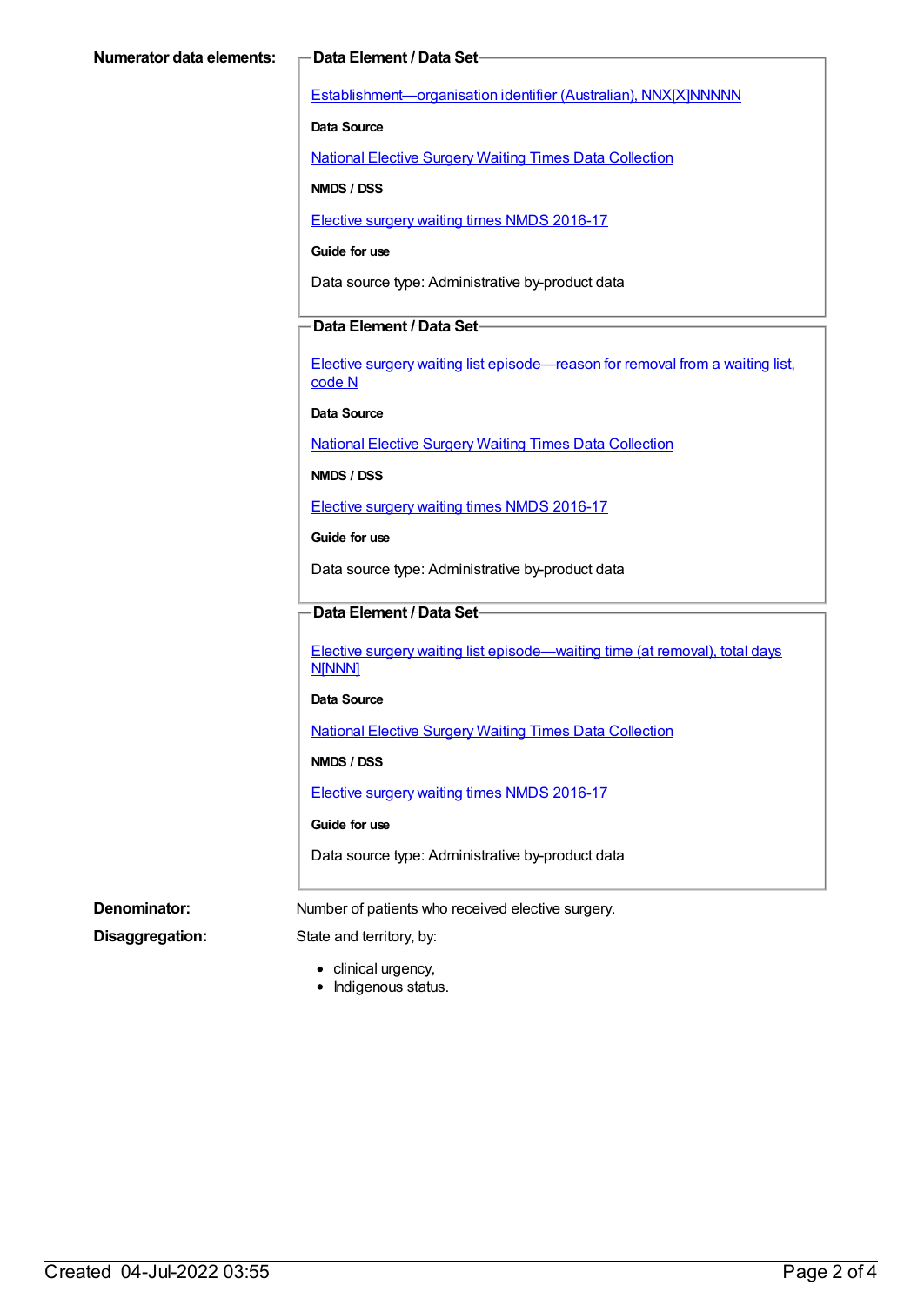#### **Disaggregation data elements:**

#### **Data Element / Data Set**

[Establishment—organisation](https://meteor.aihw.gov.au/content/269973) identifier (Australian), NNX[X]NNNNN

**Data Source**

National Elective Surgery Waiting Times Data [Collection](https://meteor.aihw.gov.au/content/395071)

**NMDS / DSS**

Elective surgery waiting times NMDS [2016-17](https://meteor.aihw.gov.au/content/623795)

#### **Guide for use**

Data source type: Administrative by-product data Used for disaggregation by state/territory

#### **Data Element / Data Set**

Elective surgery waiting list [episode—clinical](https://meteor.aihw.gov.au/content/598034) urgency, code N

**Data Source**

National Elective Surgery Waiting Times Data [Collection](https://meteor.aihw.gov.au/content/395071)

**NMDS / DSS**

Elective surgery waiting times NMDS [2016-17](https://meteor.aihw.gov.au/content/623795)

**Guide for use**

Data source type: Administrative by-product data

### **Data Element / Data Set**

Person-Indigenous status, code N

**Data Source**

National Elective Surgery Waiting Times Data [Collection](https://meteor.aihw.gov.au/content/395071)

**NMDS / DSS**

Elective surgery waiting times NMDS [2016-17](https://meteor.aihw.gov.au/content/623795)

**Guide for use**

Data source type: Administrative by-product data

**Comments:** NO DATA FOR 2018 REPORTING.

The scope of the indicator is all hospitals reporting to the National Elective Surgery Waiting Times Data Collection. It includes episode-level data on patients added to or removed from waiting lists for elective surgery which are managed by public hospitals.

### **Representational attributes**

| <b>Representation class:</b> | Percentage |
|------------------------------|------------|
| Data type:                   | Real       |
| Unit of measure:             | Person     |
| Format:                      | N[NN].N    |
|                              |            |

**Indicator conceptual framework**